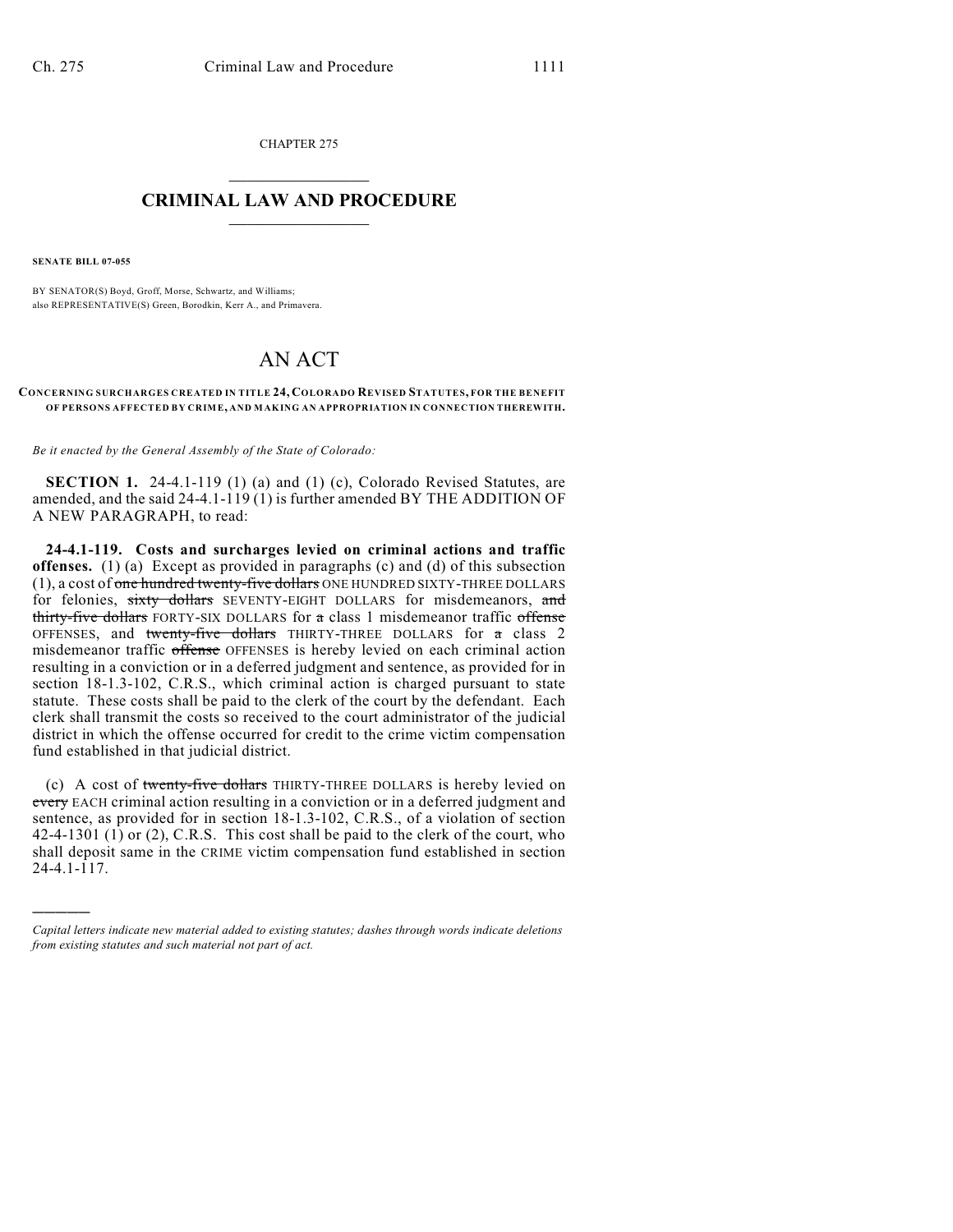(f) (I) A SURCHARGE IS HEREBY LEVIED AGAINST EACH PENALTY ASSESSMENT IMPOSED FOR A VIOLATION OF A CLASS A OR CLASS B TRAFFIC INFRACTION OR CLASS 1 OR CLASS 2 MISDEMEANOR TRAFFIC OFFENSE PURSUANT TO SECTION 42-4-1701, C.R.S. THE AMOUNT OF THE SURCHARGE SHALL BE ONE HALF OF THE AMOUNT SPECIFIED IN THE PENALTY AND SURCHARGE SCHEDULE IN SECTION 42-4-1701 (4), C.R.S., OR, IF NO SURCHARGE AMOUNT IS SPECIFIED, THE SURCHARGE SHALL BE CALCULATED AS THIRTY-SEVEN PERCENT OF THE PENALTY IMPOSED. ALL MONEYS COLLECTED BY THE DEPARTMENT OF REVENUE PURSUANT TO THIS PARAGRAPH (f) SHALL BE TRANSMITTED TO THE COURT ADMINISTRATOR OF THE JUDICIAL DISTRICT IN WHICH THE INFRACTION OCCURRED FOR CREDIT TO THE CRIME VICTIM COMPENSATION FUND ESTABLISHED IN THAT JUDICIAL DISTRICT AS PROVIDED IN SECTION 42-1-217, C.R.S.

(II) ALL CALCULATED SURCHARGE AMOUNTS PURSUANT TO THIS PARAGRAPH (f) RESULTING IN DOLLARS AND CENTS SHALL BE ROUNDED DOWN TO THE NEAREST WHOLE DOLLAR. A SURCHARGE LEVIED PURSUANT TO THIS PARAGRAPH (f) MAY NOT BE SUSPENDED OR WAIVED BY THE COURT UNLESS THE COURT DETERMINES THAT THE DEFENDANT AGAINST WHOM THE SURCHARGE IS LEVIED IS INDIGENT.

(III) THE SURCHARGES LEVIED PURSUANT TO THIS PARAGRAPH (f) ARE SEPARATE AND DISTINCT FROM SURCHARGES LEVIED PURSUANT TO SECTION 24-4.2-104 FOR THE VICTIMS AND WITNESSES ASSISTANCE AND LAW ENFORCEMENT FUND.

**SECTION 2.** 24-4.1-117 (2), Colorado Revised Statutes, is amended to read:

**24-4.1-117. Fund created - control of fund.** (2) The fund shall consist of all moneys paid as a cost OR SURCHARGE levied on criminal actions, as provided in section 24-4.1-119; any federal moneys available to state or local governments for victim compensation; all moneys received from any action or suit to recover damages from an assailant for a compensable crime which was the basis for an award of, and limited to, compensation received under this part 1; and any restitution paid by an assailant to a victim for damages for a compensable crime which was the basis for an award received under this part 1 and for damages for which the victim has received an award of, and limited to, compensation received under this part 1.

**SECTION 3.** 24-4.2-104 (1) (a) (I), (1) (a) (II) (A), and (1) (b) (I), Colorado Revised Statutes, are amended, and the said 24-4.2-104 is further amended BY THE ADDITION OF A NEW SUBSECTION, to read:

**24-4.2-104. Surcharges levied on criminal actions and traffic offenses repeal.** (1) (a) (I) A surcharge equal to thirty-seven percent of the fine imposed for each felony, misdemeanor, or class 1 or class 2 misdemeanor traffic offense, or a surcharge of one hundred sixty-two dollars and fifty cents ONE HUNDRED SIXTY-THREE DOLLARS for felonies, seventy-eight dollars for misdemeanors, forty-five dollars and fifty cents FORTY-SIX DOLLARS for class 1 misdemeanor traffic offenses, and thirty-two dollars and fifty cents THIRTY-THREE DOLLARS for class 2 misdemeanor traffic offenses, whichever amount is greater, except as otherwise provided in paragraph (b) of this subsection (1), is hereby levied on each criminal action resulting in a conviction or in a deferred judgment and sentence, as provided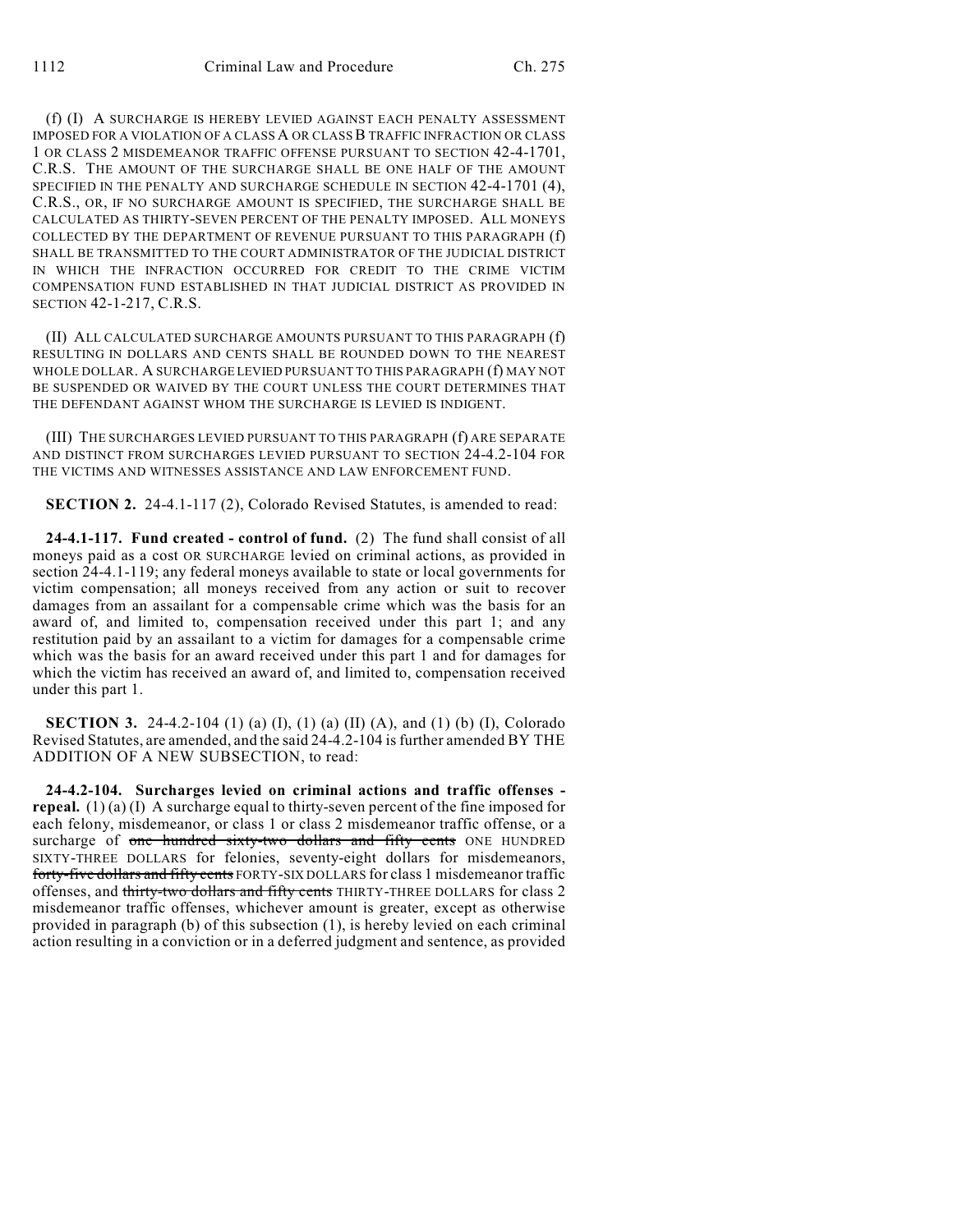in section 18-1.3-102, C.R.S., which criminal action is charged pursuant to state statute, or upon each petition alleging that a child is delinquent that results in a finding of guilty pursuant to part 8 of article 2 of title 19, C.R.S., or a deferral of adjudication pursuant to section 19-2-709, C.R.S. These surcharges shall be paid to the clerk of the court by the defendant. Each clerk shall transmit the moneys to the court administrator of the judicial district in which the offense occurred for credit to the victims and witnesses assistance and law enforcement fund established in that judicial district. except that, on and after May 1, 2003, each clerk shall transmit the portion of the surcharge attributable to the increase in the surcharge enacted during the first regular session of the sixty-fourth general assembly to the state treasurer who shall credit such sum to the general fund.

(II) (A) In addition to any other surcharge provided for in this section, a surcharge of one thousand three hundred dollars shall be levied on each criminal action resulting in a conviction or in a deferred judgment and sentence, as provided in section 18-1.3-102, C.R.S., which criminal action is charged pursuant to the statutes listed in sub-subparagraph (B) of this subparagraph (II). These surcharges shall be paid to the clerk of the court by the defendant. Any moneys collected by the clerk pursuant to this subparagraph (II) shall be transmitted to the court administrator of the judicial district in which the offense occurred for credit to the victims and witnesses assistance and law enforcement fund established in that judicial district. except that, on and after May 1, 2003, the portion of the surcharge attributable to the increase in the surcharge enacted during the first regular session of the sixty-fourth general assembly shall be transmitted to the state treasurer who shall credit such sum to the general fund.

(b) (I) A surcharge shall be levied against a penalty assessment imposed for a violation of a class A or class B traffic infraction or class 1 or class 2 misdemeanor traffic offense pursuant to section 42-4-1701, C.R.S. The amount of such surcharge shall be ONE HALF OF the amount specified in the penalty and surcharge schedule in section 42-4-1701 (4), C.R.S., or, if no amount is specified, thirty-seven percent of the penalty imposed. All moneys collected by the department of revenue pursuant to this subparagraph (I) shall be transmitted to the court administrator of the judicial district in which the infraction occurred for credit to the victims and witnesses assistance and law enforcement fund established in that judicial district as provided in section  $42-1-217$ , C.R.S. except that, on and after May 1, 2003, the portion of the surcharge attributable to the increase in the surcharge enacted during the first regular session of the sixty-fourth general assembly shall be transmitted to the state treasurer who shall credit such sum to the general fund. Surcharges paid to the clerk of the court pursuant to this subparagraph (I) shall be transmitted to the court administrator of the judicial district in which the offense was committed for credit to the victims and witnesses assistance and law enforcement fund established in that judicial district. except that, on and after May 1, 2003, the portion of the surcharge attributable to the increase in the surcharge enacted during the first regular session of the sixty-fourth general assembly shall be transmitted to the state treasurer who shall credit such sum to the general fund.

(1.5) (a) BEGINNING JULY 1, 2007, NOTWITHSTANDING THE PROVISIONS OF PARAGRAPHS (a) AND (b) OF SUBSECTION (1) OF THIS SECTION, FIFTY PERCENT OF THE PORTION OF THE SURCHARGES COLLECTED PURSUANT TO PARAGRAPH (a) OF SUBSECTION (1) OF THIS SECTION AND SUBPARAGRAPH (I) OF PARAGRAPH (b) OF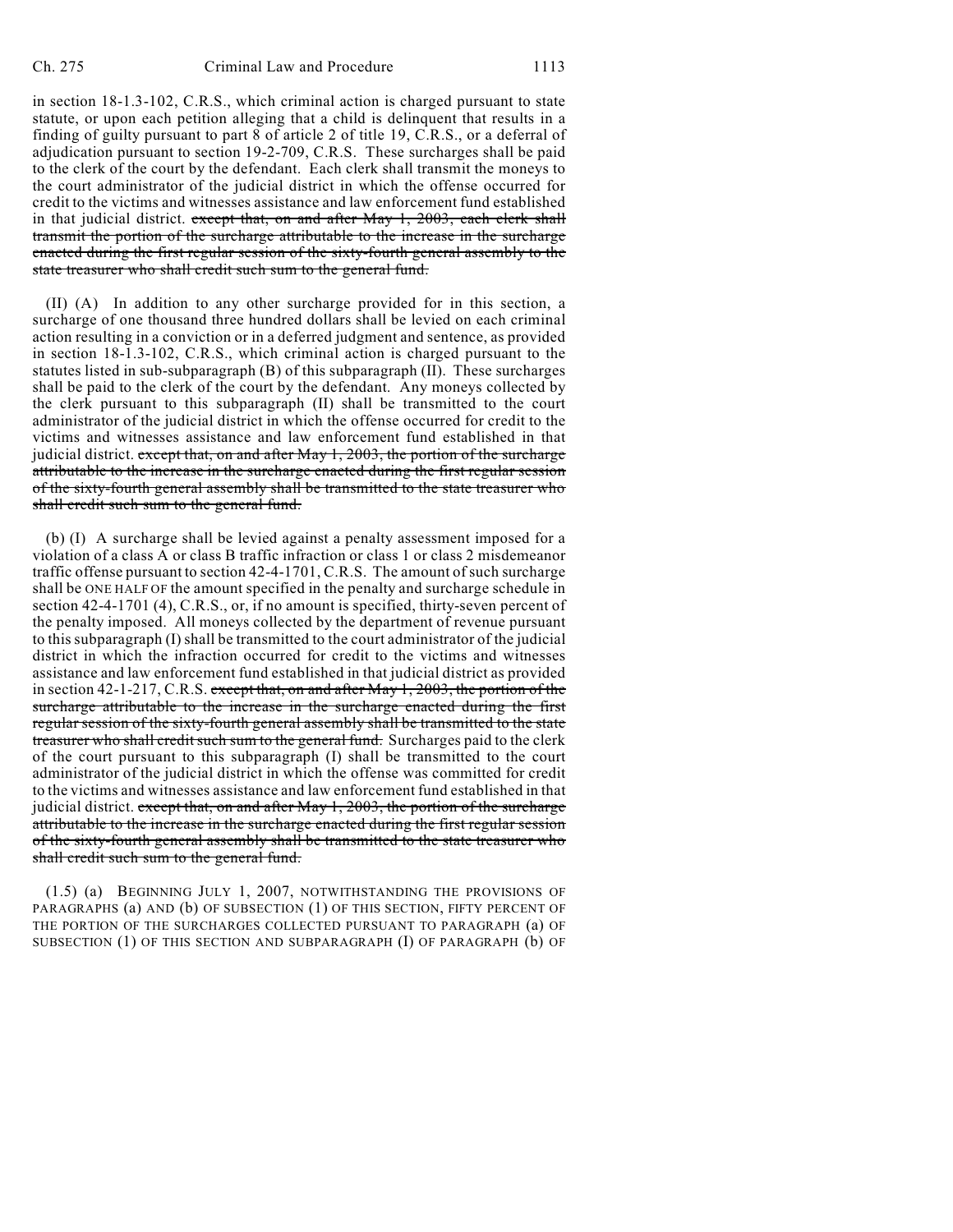SUBSECTION (1) OF THIS SECTION THAT ARE ATTRIBUTABLE TO THE INCREASE IN THE SURCHARGES ENACTED DURING THE FIRST REGULAR SESSION OF THE SIXTY-FOURTH GENERAL ASSEMBLY SHALL BE TRANSMITTED TO THE STATE TREASURER WHO SHALL CREDIT SUCH SUM TO THE GENERAL FUND.

(b) THIS SUBSECTION (1.5) IS REPEALED, EFFECTIVE JULY 1, 2008.

**SECTION 4.** 42-1-217 (4), Colorado Revised Statutes, is amended to read:

**42-1-217. Disposition of fines and surcharges - repeal.** (4) (a) All moneys collected by the department as surcharges on penalty assessments issued for violations of a class A or a class B traffic infraction or a class 1 or a class 2 misdemeanor traffic offense, pursuant to section 42-4-1701, shall be transmitted to the court administrator of the judicial district in which the offense or infraction was committed for credit AND CREDITED FIFTY PERCENT to the victims and witnesses assistance and law enforcement fund established in that judicial district except that, on and after May 1, 2003, the portion of the surcharge attributable to the increase in the surcharge on penalty assessments issued for violations of a class A or a class B traffic infraction or a class 1 or a class 2 misdemeanor traffic offense, pursuant to section 42-4-1701, enacted during the first regular session of the sixty-fourth general assembly, shall be transmitted to the state treasurer, who shall credit such sum to the general fund AND FIFTY PERCENT TO THE CRIME VICTIM COMPENSATION FUND ESTABLISHED IN THAT JUDICIAL DISTRICT.

(b) (I) BEGINNING JULY 1, 2007, FIFTY PERCENT OF THE PORTION OF THE SURCHARGE ATTRIBUTABLE TO THE INCREASE IN THE SURCHARGE ON PENALTY ASSESSMENTS ISSUED FOR VIOLATIONS OF A CLASS A OR A CLASS B TRAFFIC INFRACTION OR A CLASS 1 OR A CLASS 2 MISDEMEANOR TRAFFIC OFFENSE, PURSUANT TO SECTION 42-4-1701, ENACTED DURING THE FIRST REGULAR SESSION OF THE SIXTY-FOURTH GENERAL ASSEMBLY, SHALL BE TRANSMITTED TO THE STATE TREASURER, WHO SHALL CREDIT SUCH SUM TO THE GENERAL FUND.

(II) THIS PARAGRAPH (b) IS REPEALED, EFFECTIVE JULY 1, 2008.

**SECTION 5.** 42-4-1701 (4) (a) (I), (4) (a) (II), (4) (a) (III) (A), (4) (a) (IV) (A), and (6), Colorado Revised Statutes, are amended to read:

**42-4-1701. Traffic offenses and infractions classified - penalties - penalty and surcharge schedule.** (4) (a) (I) Except as provided in paragraph (c) of subsection (5) of this section, every person who is convicted of, who admits liability for, or against whom a judgment is entered for a violation of any provision of this title to which the provisions of paragraph (a) or (b) of subsection (5) of this section apply shall be fined or penalized, and have a surcharge levied thereon pursuant to section SECTIONS 24-4.1-119 (1) (f) AND 24-4.2-104 (1) (b) (I), C.R.S., in accordance with the penalty and surcharge schedule set forth in sub-subparagraphs (A) to (P) of this subparagraph (I); or, if no penalty or surcharge is specified in the schedule, the penalty for class A and class B traffic infractions shall be fifteen dollars, and the surcharge shall be two FOUR dollars. These penalties and surcharges shall apply whether the defendant acknowledges the defendant's guilt or liability in accordance with the procedure set forth by paragraph (a) of subsection (5) of this section or is found guilty by a court of competent jurisdiction or has judgment entered against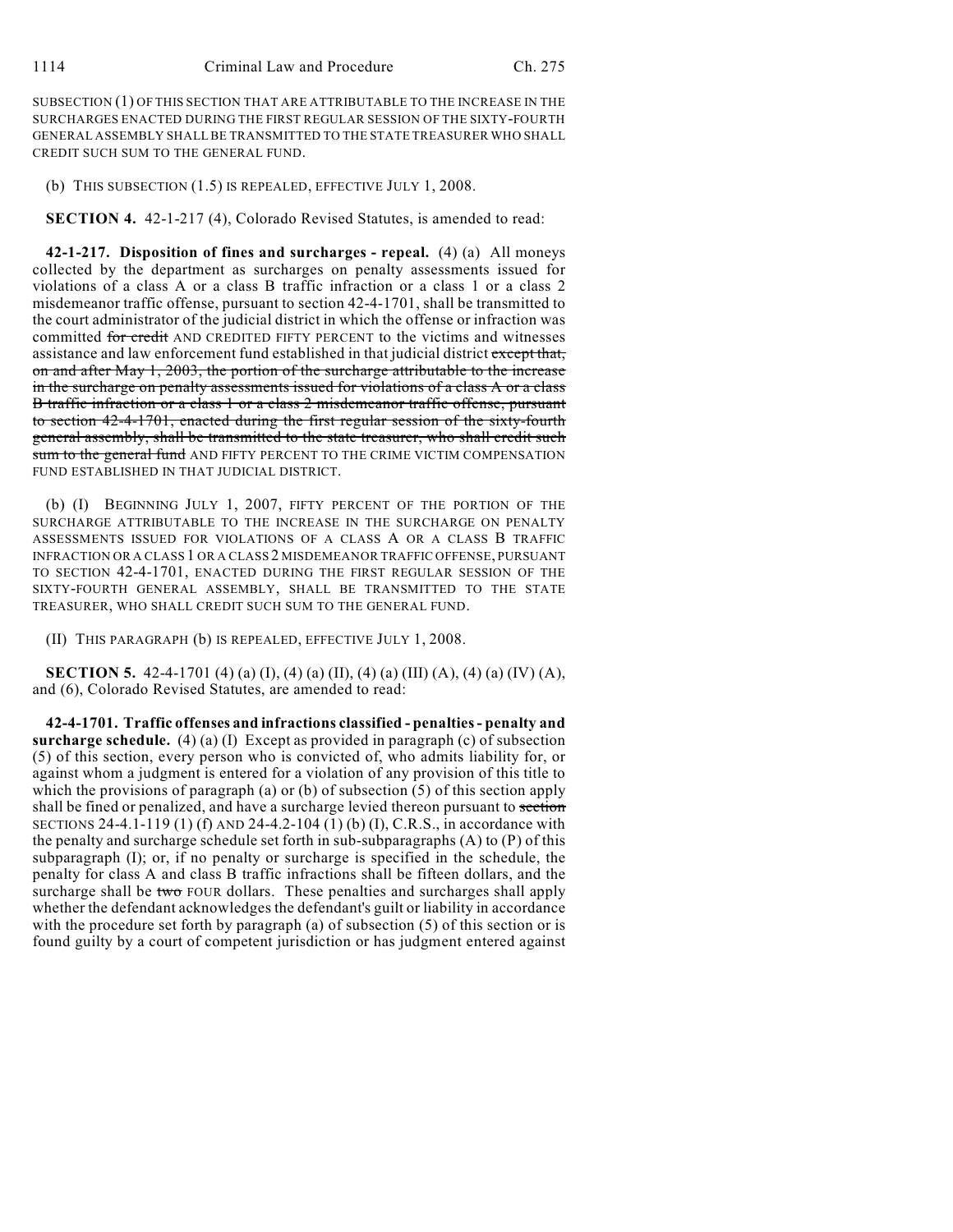the defendant by a county court magistrate. Penalties and surcharges for violating specific sections shall be as follows:

| <b>Section Violated</b>                                                                                                                                                                            | Penalty                                                                                  | Surcharge                                                                                                                                                           |
|----------------------------------------------------------------------------------------------------------------------------------------------------------------------------------------------------|------------------------------------------------------------------------------------------|---------------------------------------------------------------------------------------------------------------------------------------------------------------------|
| (A) Drivers' license violations:                                                                                                                                                                   |                                                                                          |                                                                                                                                                                     |
| 42-2-101 $(1)$ or $(4)$<br>42-2-101 (2), (3), or $(5)$<br>$42 - 2 - 103$<br>42-2-105<br>42-2-105.5 $(5)(a)$<br>$42 - 2 - 106$<br>42-2-116 $(6)(a)$<br>$42 - 2 - 119$<br>42-2-134<br>$42 - 2 - 136$ | \$35.00<br>15.00<br>15.00<br>35.00<br>35.00<br>35.00<br>15.00<br>15.00<br>35.00<br>35.00 | $$5.20$ 10.00<br>2.60<br>6.00<br>2.60<br>6.00<br>5.2010.00<br><del>5.20</del> 10.00<br>$5.20$ 10.00<br>2.60<br>-6.00<br>$2.60$ 6.00<br>$5.20$ 10.00<br>$5.20$ 10.00 |
| 42-2-139                                                                                                                                                                                           | 35.00                                                                                    | $5.20$ 10.00                                                                                                                                                        |
| $42 - 2 - 140$<br>$42 - 2 - 141$                                                                                                                                                                   | 35.00<br>35.00                                                                           | $5.20$ 10.00<br>5.2010.00                                                                                                                                           |
| (B) Registration and taxation violations:                                                                                                                                                          |                                                                                          |                                                                                                                                                                     |
| $42 - 3 - 103$<br>$42 - 3 - 113$<br>$42 - 3 - 202$<br>$42 - 3 - 116$<br>$42 - 3 - 121$ (1) (a)<br>42-3-121 $(1)(c)$<br>42-3-121 $(1)$ $(f)$ , $(1)$ $(g)$ ,<br>and $(1)$ (h)                       | \$50.00<br>15.00<br>15.00<br>50.00<br>75.00<br>35.00<br>75.00                            | $$7.80$ 16.00<br>2.60<br>6.00<br>2.60<br>6.00<br>$7.80$ 16.00<br>11.7024.00<br>$\frac{5.20}{10.00}$<br>$+1.7024.00$                                                 |
| 42-3-304 to 42-3-306                                                                                                                                                                               | 50.00                                                                                    | $7.80$ 16.00                                                                                                                                                        |
| (C) Traffic regulation generally:                                                                                                                                                                  |                                                                                          |                                                                                                                                                                     |
| 42-4-1412<br>$42 - 4 - 109$<br>42-4-1211<br>42-4-1405                                                                                                                                              | \$15.00<br>15.00<br>15.00<br>15.00                                                       | \$2.60<br>6.00<br>2.60<br>6.00<br>2.60<br>6.00<br>2.60<br>6.00                                                                                                      |
| (D) Equipment violations:                                                                                                                                                                          |                                                                                          |                                                                                                                                                                     |
| $42 - 4 - 201$<br>42-4-202<br>42-4-204<br>42-4-205<br>$42 - 4 - 206$<br>42-4-207                                                                                                                   | \$35.00<br>35.00<br>15.00<br>15.00<br>15.00<br>15.00                                     | $$5.20$ 10.00<br>5.2010.00<br>2.60<br>6.00<br>2.60<br>6.00<br>2.60<br>6.00<br>6.00<br>2.60                                                                          |
| $42 - 4 - 208$                                                                                                                                                                                     | 15.00                                                                                    | 6.00<br>2.60                                                                                                                                                        |
| 42-4-209<br>$42 - 4 - 210$                                                                                                                                                                         | 15.00<br>15.00                                                                           | 6.00<br>2.60<br>2.60<br>6.00                                                                                                                                        |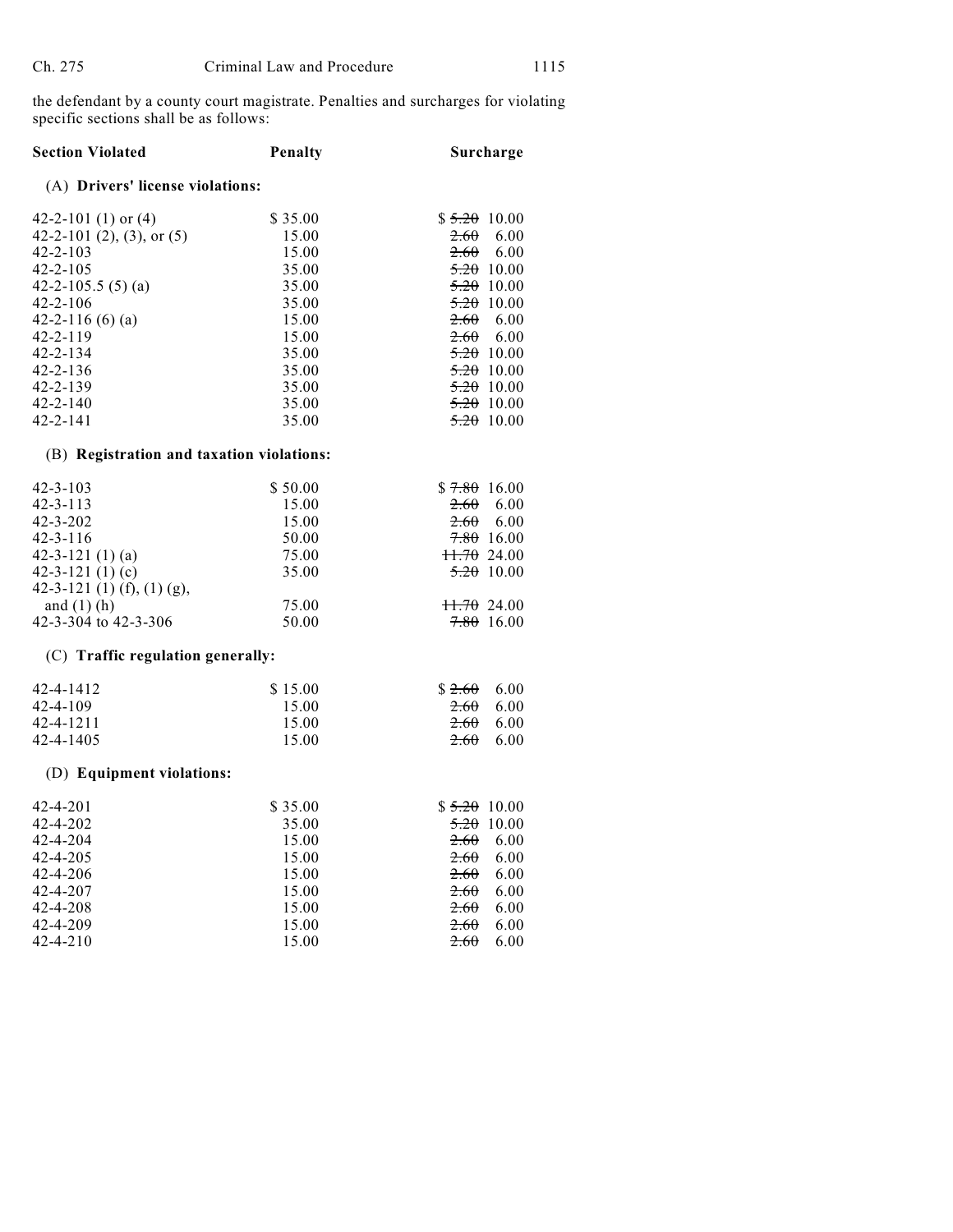| 1116                                   | Criminal Law and Procedure | Ch. 275                   |
|----------------------------------------|----------------------------|---------------------------|
| 42-4-211                               | 15.00                      | 2.60<br>6.00              |
| 42-4-212                               | 15.00                      | 2.60<br>6.00              |
| $42 - 4 - 213$                         | 15.00                      | 2.60<br>6.00              |
| 42-4-214                               | 15.00                      | 2.60<br>6.00              |
| $42 - 4 - 215$                         | 15.00                      | 6.00<br>2.60              |
| 42-4-216                               | 15.00                      | 2.60<br>6.00              |
| 42-4-217                               | 15.00                      | 6.00<br>2.60              |
| $42 - 4 - 218$                         | 15.00                      | 2.60<br>6.00              |
| 42-4-219                               | 15.00                      | 2.60<br>6.00              |
| 42-4-220                               | 15.00                      | 6.00<br>2.60              |
| 42-4-221                               | 15.00                      | 2.60<br>6.00              |
| $42 - 4 - 222(1)$                      | 15.00                      | 2.60<br>6.00              |
| 42-4-223                               | 15.00                      | 2.60<br>6.00              |
| 42-4-224                               | 15.00                      | 6.00<br>2.60              |
| $42 - 4 - 225(1)$                      | 15.00                      | 6.00<br>$2.60 -$          |
| 42-4-226                               | 15.00                      | 2.60<br>6.00              |
| $42 - 4 - 227(1)$                      | 50.00                      | 7.80<br>16.00             |
| $42 - 4 - 227(2)$                      | 15.00                      | 2.60<br>6.00              |
| $42-4-228$ $(1), (2), (3),$            |                            |                           |
| $(5)$ , or $(6)$                       | 15.00                      | 2.60<br>6.00              |
| 42-4-229                               | 15.00                      | 2.60<br>6.00              |
| 42-4-230                               | 15.00                      | 2.60<br>6.00              |
| 42-4-231                               | 15.00                      | 2.60<br>6.00              |
| 42-4-232                               | 15.00                      | 6.00<br>2.60              |
| 42-4-233                               | 75.00                      | 11.7024.00                |
| 42-4-234                               | 15.00                      | 2.60<br>6.00              |
| 42-4-235                               | 50.00                      | 7.80<br>16.00             |
| 42-4-236                               | 50.00                      | $7.80$ 16.00              |
| 42-4-237                               | 15.00                      | 2.60<br>6.00              |
| 42-4-1411                              | 15.00                      | 2.60<br>6.00              |
| 42-4-1412                              | 15.00                      | 2.60<br>6.00              |
| 42-4-1901                              | 35.00                      | 5.2010.00                 |
| (E) Emissions inspections:             |                            |                           |
| 42-4-313 $(3)(c)$                      | \$50.00                    | $$7.80$ 16.00             |
| 42-4-313 $(3)$ $(d)$                   | 15.00                      | 6.00<br>2.60              |
| (F) Size, weight, and load violations: |                            |                           |
| 42-4-502                               | \$75.00                    | \$ <del>11.70</del> 24.00 |
| 42-4-503                               | 15.00                      | 2.60<br>6.00              |
| 42-4-504                               | 75.00                      | H.70<br>24.00             |
| 42-4-505                               | 75.00                      | H.70<br>24.00             |
| 42-4-506                               | 15.00                      | 6.00<br>2.60              |
| 42-4-509                               | 50.00                      | 7.80<br>16.00             |
| 42-4-510 $(12)(a)$                     | 35.00                      | 5.20<br>10.00             |
| $42-4-106$ $(1), (3), (4),$            |                            |                           |
| $(6)$ , or $(7)$                       | 35.00                      | $5.20$ 10.00              |
| 42-4-106 (5) (a) (I)                   | 100.00                     | $15.60$ 32.00             |
| 42-4-106 (5) (a) (II)                  | 500.00                     | 78.00156.00               |
|                                        |                            |                           |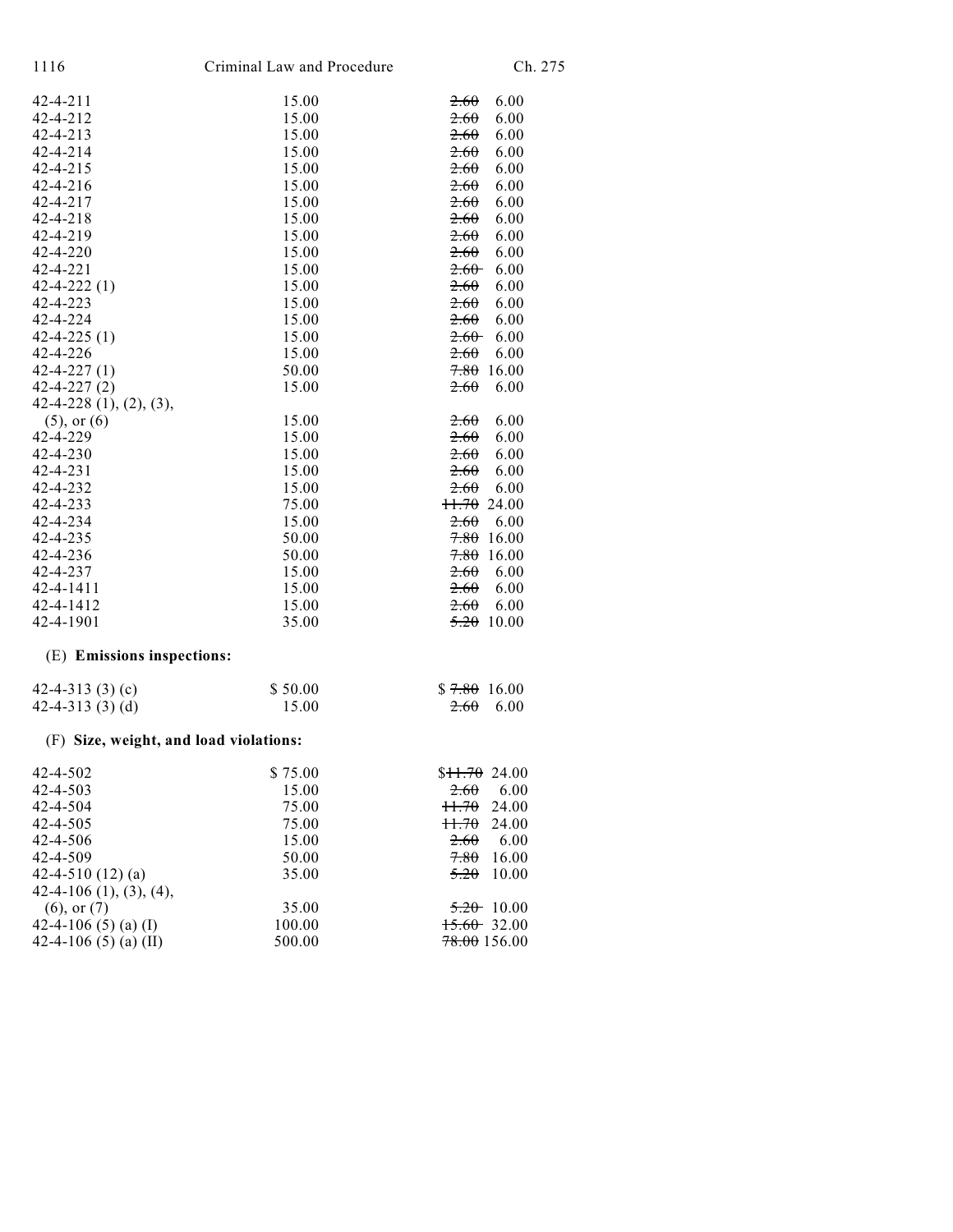| Ch. 275 | Criminal Law and Procedure | 1117 |
|---------|----------------------------|------|
|         |                            |      |

| 42-4-512            | 75.00 | <del>11.70</del> 24.00 |
|---------------------|-------|------------------------|
| 42-8-105 (1) to (5) | 50.00 | <del>7.80</del> 16.00  |
| 42-8-106            | 50.00 | <del>7.80</del> 16.00  |

## (G) **Signals, signs, and markings violations:**

| $42 - 4 - 603$       | \$35.00 | 10.00<br>\$5.20 |
|----------------------|---------|-----------------|
| $42 - 4 - 604$       | 35.00   | 5.20<br>10.00   |
| $42 - 4 - 605$       | 35.00   | 5.20<br>10.00   |
| $42 - 4 - 606$       | 15.00   | 2.60<br>6.00    |
| $42 - 4 - 607(1)$    | 50.00   | 7.80<br>16.00   |
| 42-4-607 $(2)$ $(a)$ | 100.00  | 15.60<br>32.00  |
| $42 - 4 - 608$       | 15.00   | 2.60<br>6.00    |
| 42-4-609             | 15.00   | 2.60<br>6.00    |
| $42 - 4 - 610$       | 15.00   | 2.60<br>6.00    |
| $42 - 4 - 612$       | 35.00   | 5.20<br>10.00   |
| $42 - 4 - 613$       | 35.00   | 5.20<br>10.00   |

## (H) **Rights-of-way violations:**

| $42 - 4 - 701$ | \$35.00 | \$5.20<br>10.00 |
|----------------|---------|-----------------|
| 42-4-702       | 35.00   | 5.20<br>10.00   |
| 42-4-703       | 35.00   | 5.20<br>10.00   |
| 42-4-704       | 35.00   | 5.20<br>10.00   |
| 42-4-705       | 50.00   | 7.80<br>16.00   |
| 42-4-706       | 35.00   | 5.20<br>10.00   |
| 42-4-707       | 35.00   | 5.20<br>10.00   |
| 42-4-708       | 35.00   | 5.20<br>10.00   |
| 42-4-709       | 35.00   | 10.00<br>5.20   |
| $42 - 4 - 710$ | 35.00   | 5.20<br>10.00   |
| 42-4-711       | 35.00   | 5.20<br>10.00   |
| 42-4-712       | 35.00   | 5.20<br>10.00   |

#### (I) **Pedestrian violations:**

| 42-4-801 | \$15.00 | \$2.60<br>6.00      |
|----------|---------|---------------------|
| 42-4-802 | 15.00   | 2.60<br>6.00        |
| 42-4-803 | 15.00   | 2.60<br>6.00        |
| 42-4-805 | 15.00   | 2.60<br>6.00        |
| 42-4-806 | 35.00   | $\frac{5.20}{0.00}$ |
| 42-4-807 | 35.00   | $\frac{5.20}{0.00}$ |
| 42-4-808 | 35.00   | 5.20<br>- 10.00     |

## (J) **Turning and stopping violations:**

| 42-4-901 | \$35.00 | $$5.20$ 10.00         |
|----------|---------|-----------------------|
| 42-4-902 | 35.00   | <del>5.20</del> 10.00 |
| 42-4-903 | 35.00   | <del>5.20</del> 10.00 |

(K) **Driving, overtaking, and passing violations:**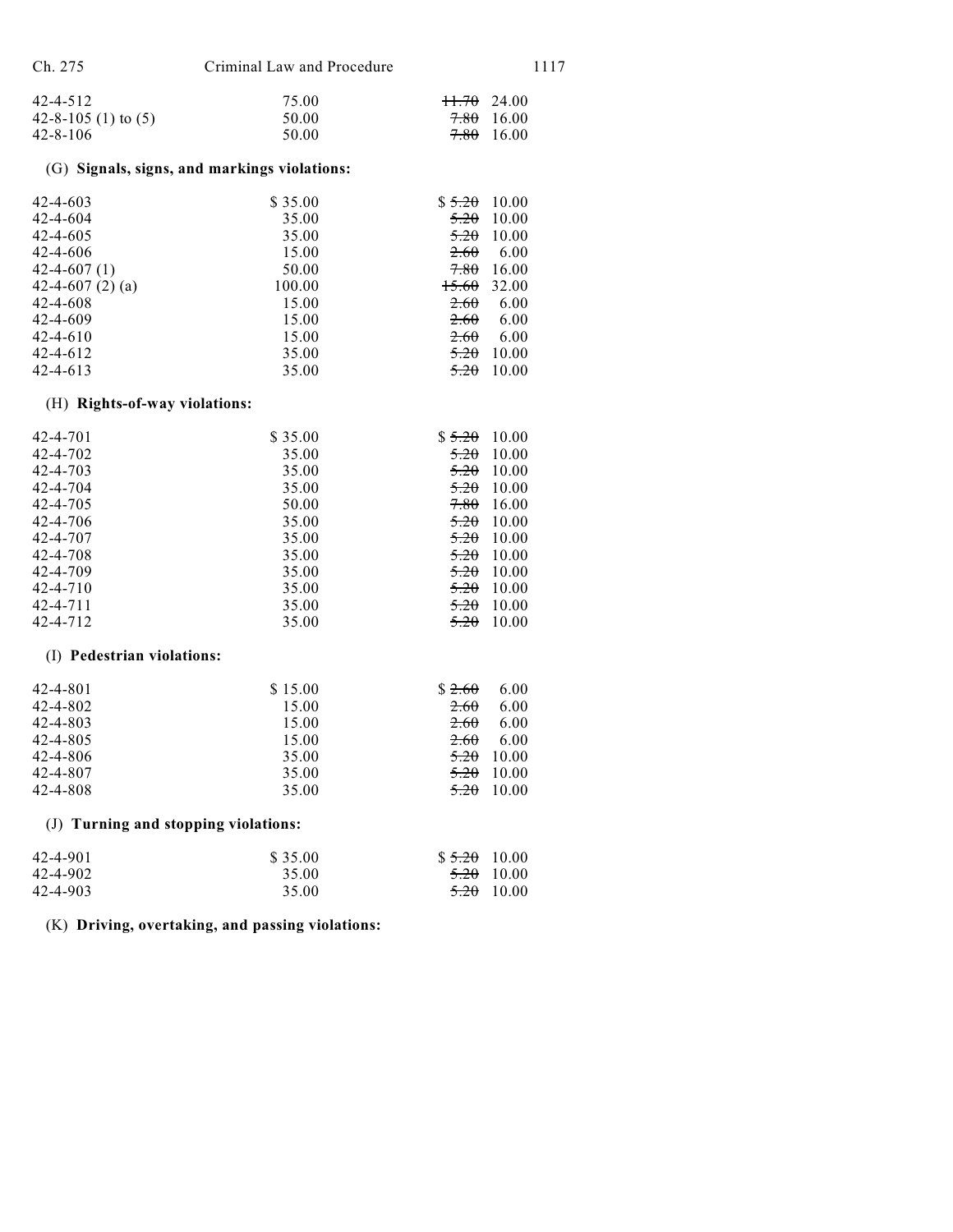| 1118                    | Criminal Law and Procedure |        | Ch. 275 |
|-------------------------|----------------------------|--------|---------|
| 42-4-1001               | \$35.00                    | \$5.20 | 10.00   |
| 42-4-1002               | 35.00                      | 5.20   | 10.00   |
| 42-4-1003               | 35.00                      | 5.20   | 10.00   |
| 42-4-1004               | 35.00                      | 5.20   | 10.00   |
| 42-4-1005               | 35.00                      | 5.20   | 10.00   |
| 42-4-1006               | 35.00                      | 5.20   | 10.00   |
| 42-4-1007               | 35.00                      | 5.20   | 10.00   |
| 42-4-1008               | 35.00                      | 5.20   | 10.00   |
| 42-4-1009               | 35.00                      | 5.20   | 10.00   |
| 42-4-1010               | 35.00                      | 5.20   | 10.00   |
| 42-4-1011               | 100.00                     | 15.60  | 32.00   |
| 42-4-1012 $(3)$ $(a)$   | 65.00                      |        | (NONE)  |
| $42 - 4 - 1012$ (3) (b) | 125.00                     |        | (NONE)  |
|                         |                            |        |         |

# (L) **Speeding violations:**

| 42-4-1101 (1) or (8) (b) (1 to 4 miles<br>per hour over the reasonable and<br>prudent speed or over the maximum<br>lawful speed limit of 75 miles<br>per hour)   | \$15.00                 | \$2.60                 | 6.00                  |
|------------------------------------------------------------------------------------------------------------------------------------------------------------------|-------------------------|------------------------|-----------------------|
| 42-4-1101 (1) or (8) (b) (5 to 9 miles<br>per hour over the reasonable and<br>prudent speed or over the maximum<br>lawful speed limit of 75 miles<br>per hour)   | 35.00                   | 5.20                   | 10.00                 |
| 42-4-1101 (1) or (8) (b) (10 to 19 miles<br>per hour over the reasonable and<br>prudent speed or over the maximum<br>lawful speed limit of 75 miles<br>per hour) | 50.00                   | 7.80                   | 16.00                 |
| 42-4-1101 (1) or (8) (b) (20 to 24 miles<br>per hour over the reasonable and<br>prudent speed or over the maximum<br>lawful speed limit of 75 miles<br>per hour) | 100.00                  | <del>15.60</del> 32.00 |                       |
| $42 - 4 - 1101(3)$<br>$42 - 4 - 1103$<br>42-4-1104                                                                                                               | 35.00<br>15.00<br>15.00 | 5.20<br>2.60<br>2.60   | 10.00<br>6.00<br>6.00 |
| (M) Parking violations:                                                                                                                                          |                         |                        |                       |
| 42-4-1201<br>42-4-1202                                                                                                                                           | \$15.00<br>15.00        | \$2.60<br>2.60         | 6.00<br>6.00          |
| 42-4-1204                                                                                                                                                        | 15.00                   | 2.60                   | 6.00                  |

 $42-4-1205$   $15.00$   $2.60$   $6.00$  $42-4-1206$   $15.00$   $2.60$   $6.00$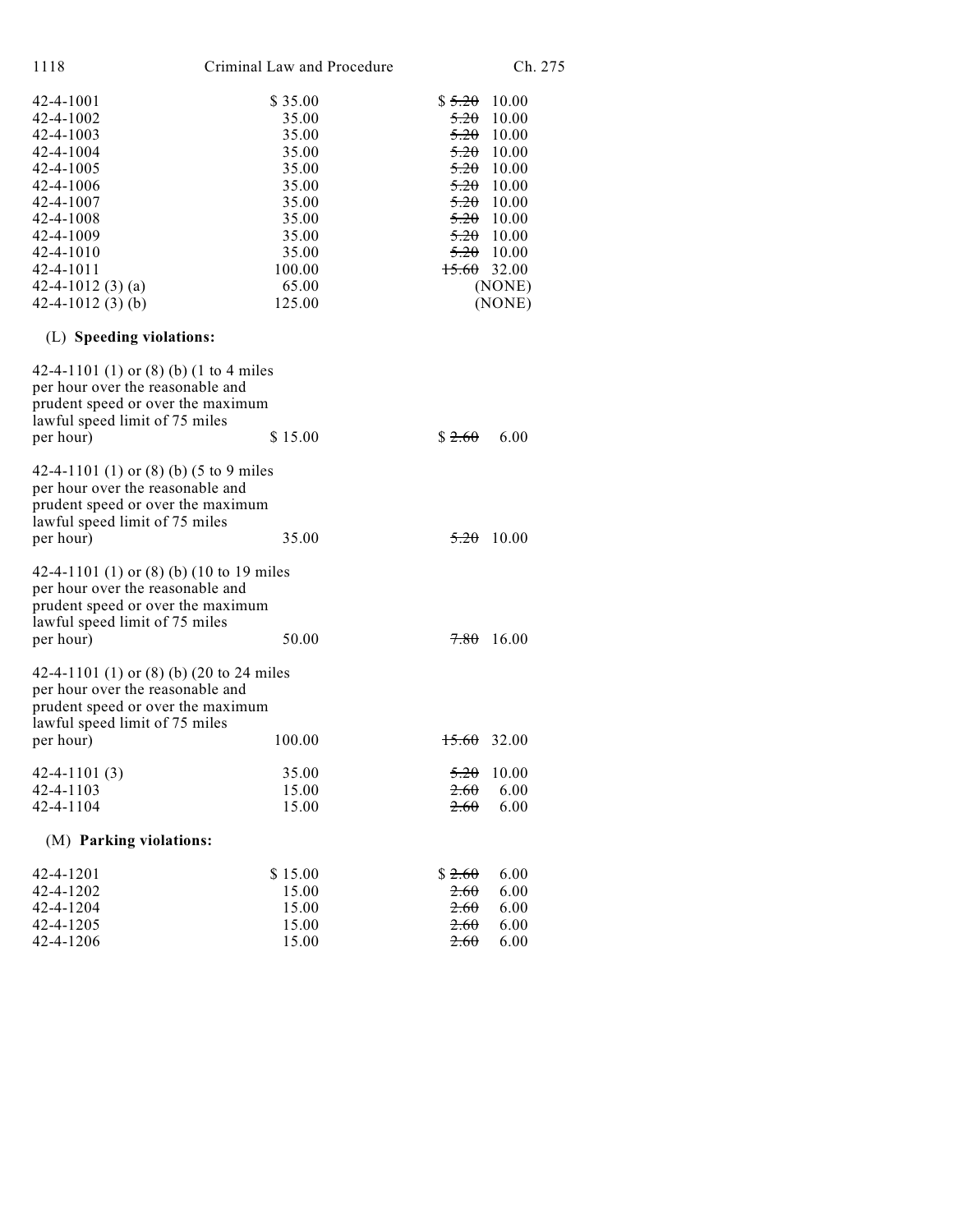| Ch. 275                    | Criminal Law and Procedure                    |                   | 1119            |
|----------------------------|-----------------------------------------------|-------------------|-----------------|
| 42-4-1207                  | 15.00                                         | 2.60              | 6.00            |
| 42-4-1208 (6) or $(9)$     | 100.00                                        | 15.60             | 32.00           |
| (N) Other offenses:        |                                               |                   |                 |
| 42-4-1301 $(2)$ $(a.5)$    | \$.<br>50.00                                  | \$7.80            | 16.00           |
| 42-4-1305                  | 50.00                                         | 7.80              | 16.00           |
| 42-4-1402                  | 50.00                                         | 7.80              | 16.00           |
| $42 - 4 - 1403$            | 15.00                                         | 2.60              | 6.00            |
| 42-4-1404                  | 15.00                                         | 2.60              | 6.00            |
| $42 - 4 - 1406$            | 35.00                                         | 5.20              | 10.00           |
| 42-4-1407 $(3)(a)$         | 35.00                                         | 5.20              | 10.00           |
| 42-4-1407 $(3)$ $(b)$      | 100.00                                        | 15.00             | 30.00           |
| 42-4-1407 $(3)$ $(c)$      | 500.00                                        | <del>100.00</del> | 200.00          |
| $42 - 4 - 314$             | 35.00                                         | 5.20              | 10.00           |
| 42-4-1408                  | 15.00                                         | 2.60              | 6.00            |
| 42-4-1414 $(2)$ $(a)$      | 500.00                                        | <del>78.00</del>  | 156.00          |
| $42 - 4 - 1414(2)$ (b)     | 1,000.00                                      | <del>156.00</del> | 312.00          |
| 42-4-1414 $(2)$ $(c)$      | 5,000.00                                      |                   | 780.00 1,560.00 |
| $42 - 20 - 109(2)$         | 250.00                                        | 33.30             | 66.00           |
| (O) Motorcycle violations: |                                               |                   |                 |
| 42-4-1502                  | S.<br>15.00                                   | \$2.60            | 6.00            |
| $42 - 4 - 1503$            | 15.00                                         | 2.60              | 6.00            |
| 42-4-1504                  | 15.00                                         | 2.60              | 6.00            |
|                            | (P) Offenses by persons controlling vehicles: |                   |                 |

| 42-4-1704 | \$15.00 | $$2.60$ 6.00 |  |
|-----------|---------|--------------|--|

(II) Any person convicted of violating section 42-4-507 or 42-4-508 shall be fined pursuant to this subparagraph (II), whether the defendant acknowledges the defendant's guilt pursuant to the procedure set forth in paragraph (a) of subsection (5) of this section or is found guilty by a court of competent jurisdiction. Any violation of section 42-4-507 or 42-4-508 shall be punished by a fine and surcharge as follows:

| <b>Excess Weight - Pounds</b> | <b>Penalty</b> | Surcharge                 |
|-------------------------------|----------------|---------------------------|
| $1 - 3,000$                   | 15.00<br>S     | \$6.50<br>14.00           |
| $3,001 - 4,250$               | 25.00          | 11.70<br>24.00            |
| $4,251 - 4,500$               | 50.00          | <del>23.40</del><br>46.00 |
| $4,501 - 4,750$               | 55.00          | <del>26.00</del><br>52.00 |
| $4,751 - 5,000$               | 60.00          | <del>28.60</del><br>58.00 |
| $5,001 - 5,250$               | 65.00          | 31.20<br>62.00            |
| $5,251 - 5,500$               | 75.00          | 35.10<br>70.00            |
| $5,501 - 5,750$               | 85.00          | 40.30<br>80.00            |
| $5,751 - 6,000$               | 95.00          | 45.50<br>92.00            |
| $6,001 - 6,250$               | 105.00         | 49.40<br>98.00            |
| $6,251 - 6,500$               | 125.00         | 59.80<br>120.00           |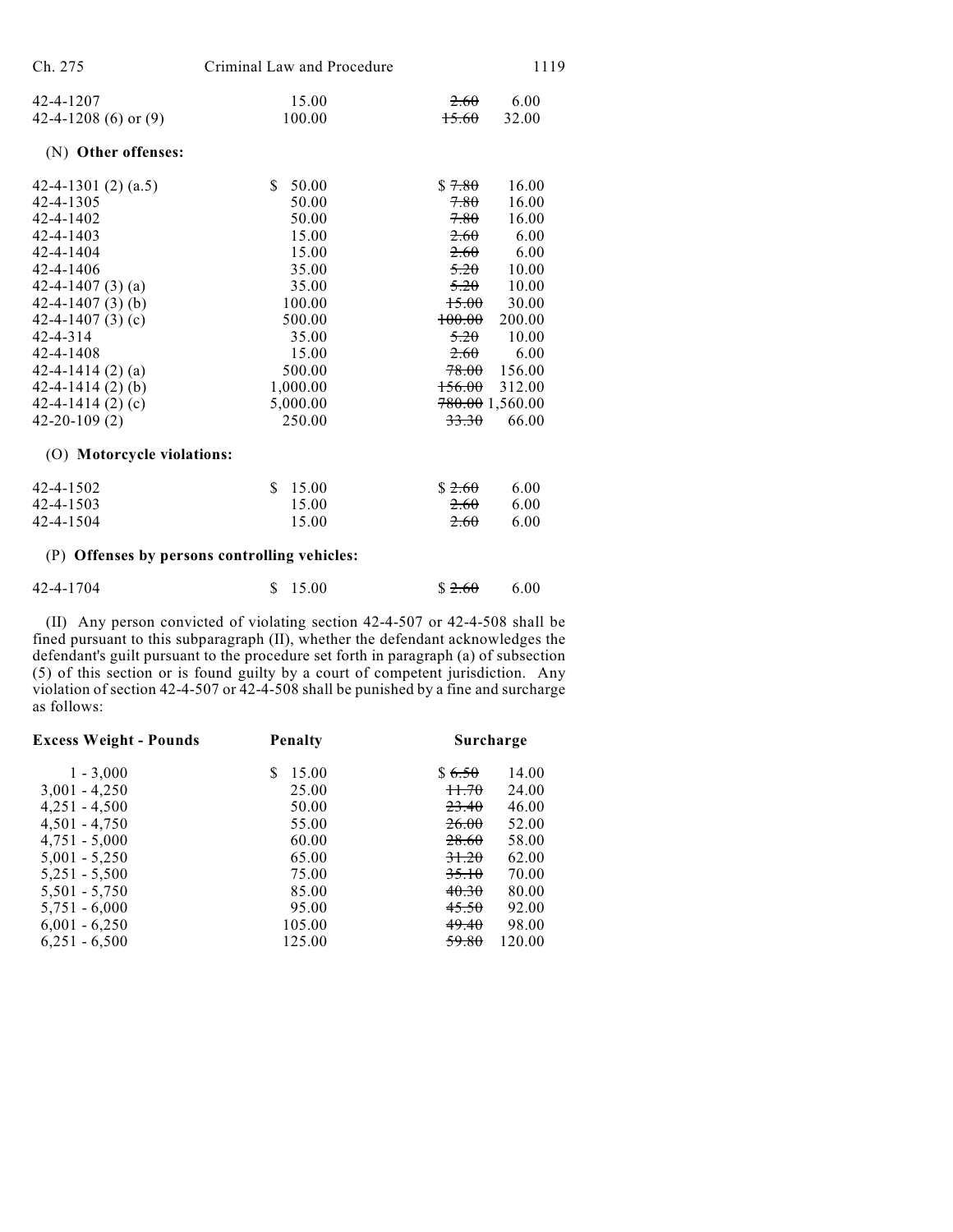| 1120              | Criminal Law and Procedure | Ch. 275                     |
|-------------------|----------------------------|-----------------------------|
| $6,501 - 6,750$   | 145.00                     | 138.00<br>68.90             |
| $6,751 - 7,000$   | 165.00                     | 79.30<br>158.00             |
| $7,001 - 7,250$   | 185.00                     | 88.40<br>176.00             |
| 7,251 - 7,500     | 215.00                     | 208.00<br><del>104.00</del> |
| $7,501 - 7,750$   | 245.00                     | <del>117.00</del><br>234.00 |
| $7,751 - 8,000$   | 275.00                     | <del>131.30</del><br>262.00 |
| $8,001 - 8,250$   | 305.00                     | $+45.60$<br>292.00          |
| $8,251 - 8,500$   | 345.00                     | 165.10<br>330.00            |
| $8,501 - 8,750$   | 385.00                     | 370.00<br>184.60            |
| $8,751 - 9,000$   | 425.00                     | 408.00<br>204.10            |
| $9,001 - 9,250$   | 465.00                     | 448.00<br>223.60            |
| $9,251 - 9,500$   | 515.00                     | <del>247.00</del><br>494.00 |
| $9,501 - 9,750$   | 565.00                     | <del>271.70</del><br>544.00 |
| $9,751 - 10,000$  | 615.00                     | 590.00<br>295.10            |
| $10,001 - 10,250$ | 665.00                     | 640.00<br><del>319.80</del> |
| Over 10,250       | \$30.00                    | 28.00<br>\$14.30            |
|                   | for each 250 pounds        | for each 250 pounds         |
|                   | additional overweight,     | additional overweight,      |
|                   | plus \$665.00              | $$246.00$ 492.00<br>plus    |
|                   |                            |                             |

(III) Any person convicted of violating any of the rules and regulations promulgated pursuant to section 42-4-510, except section 42-4-510 (2) (b) (IV), shall be fined as follows, whether the violator acknowledges the violator's guilt pursuant to the procedure set forth in paragraph (a) of subsection (5) of this section or is found guilty by a court of competent jurisdiction:

(A) Any person who violates the maximum permitted weight on an axle or on gross weight shall be punished by a fine and surcharge as follows:

| <b>Excess Weight Above</b><br><b>Maximum Permitted</b><br>Weight - Pounds | <b>Penalty</b>    | Surcharge                |
|---------------------------------------------------------------------------|-------------------|--------------------------|
| $1 - 2,500$                                                               | \$50.00           | \$23.40<br>46.00         |
| $2,501 - 5,000$                                                           | 100.00            | 48.10<br>96.00           |
| $5,001 - 7,500$                                                           | 200.00            | $96.20$ 192.00           |
| $7,501 - 10,000$                                                          | 400.00            | <del>192.40</del> 384.00 |
| Over 10,000                                                               | \$150.00          | $$71.50$ 144.00          |
|                                                                           | for each $1,000$  | for each $1,000$         |
|                                                                           | pounds additional | pounds additional        |
|                                                                           | overweight, plus  | overweight, plus         |
|                                                                           | \$400.00          | \$148.00296.00           |

(IV) (A) Any person convicted of violating section 42-3-114 who has not been convicted of a violation of section 42-3-114 in the twelve months preceding such conviction shall be fined as follows, whether the defendant acknowledges the defendant's guilt pursuant to the procedure set forth in paragraph (a) of subsection (5) of this section or is found guilty by a court of competent jurisdiction:

**Number of days beyond renewal period that registration has**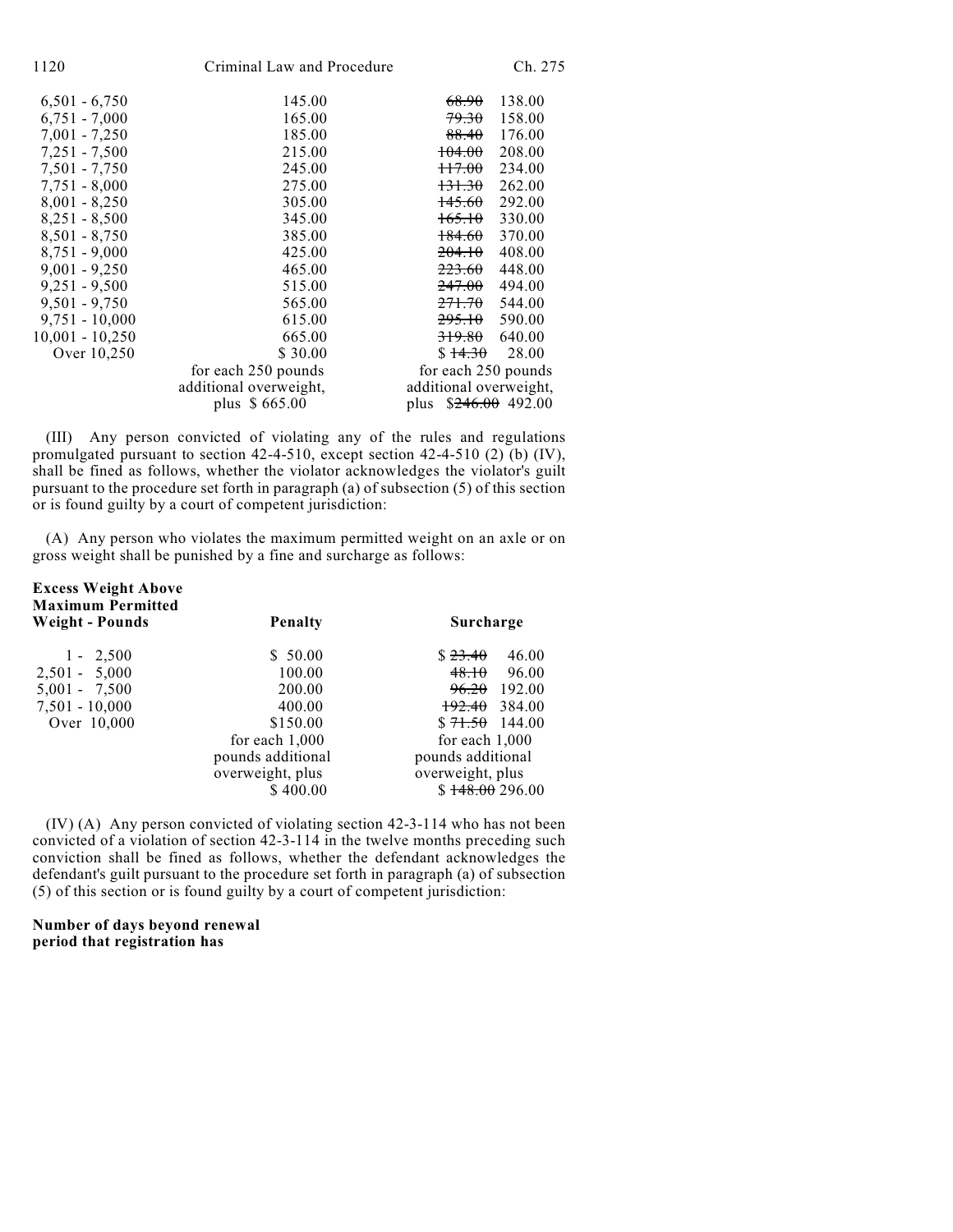| been expired | <b>Penalty</b> | Surcharge             |
|--------------|----------------|-----------------------|
| $1 - 29$     | \$35.00        | \$4.00<br>8.00        |
| $30 - 59$    | 50.00          | 6.00 12.00            |
| 60 and over  | 75.00          | <del>9.00</del> 18.00 |

(6) An officer coming upon an unattended vehicle that is in apparent violation of any provision of the state motor vehicle law may place upon the vehicle a penalty assessment notice indicating the offense or infraction and directing the owner or operator of the vehicle to remit the penalty assessment provided for by subsection (4) of this section and the surcharge thereon pursuant to section SECTIONS 24-4.1-119 (1) (f) AND 24-4.2-104 (1), C.R.S., to the Colorado department of revenue within ten days. If the penalty assessment and surcharge thereon is not paid within ten days of the issuance of such THE notice, the department shall mail a notice to the registered owner of the vehicle, setting forth the offense or infraction and the time and place where it occurred and directing the payment of the penalty assessment and surcharge thereon within twenty days from the issuance of the notice. If the penalty assessment and surcharge thereon is not paid within such THE twenty days from the date of mailing of such notice, the department shall request the police officer who issued the original penalty assessment notice to file a complaint with a court having jurisdiction and issue and serve upon the registered owner of the vehicle a summons to appear in court at a time and place specified therein as in the case of other offenses or infractions.

**SECTION 6.** 42-4-1707 (3) (a), Colorado Revised Statutes, is amended to read:

**42-4-1707. Summons and complaint or penalty assessment notice for misdemeanors, petty offenses, and misdemeanor traffic offenses - release registration.** (3) (a) Whenever a penalty assessment notice for a misdemeanor, petty offense, or misdemeanor traffic offense is issued pursuant to section 42-4-1701 (5) (a), the penalty assessment notice which shall be served upon the defendant by the peace officer shall contain the name and address of the defendant, the license number of the vehicle involved, if any, the number of the defendant's driver's license, if any, a citation of the statute alleged to have been violated, a brief description of the offense, the date and approximate location thereof, the amount of the penalty prescribed for such THE offense, the amount of the surcharge thereon pursuant to section SECTIONS 24-4.1-119 (1) (f) AND 24-4.2-104 (1), C.R.S., the number of points, if any, prescribed for such THE offense pursuant to section 42-2-127, and the date the penalty assessment notice is served on the defendant; shall direct the defendant to appear in a specified county court at a specified time and place in the event such THE penalty and surcharge thereon are not paid; shall be signed by the peace officer; and shall contain a place for such THE defendant to elect to execute a signed acknowledgment of guilt and an agreement to pay the penalty prescribed and surcharge thereon within twenty days, as well as such other information as may be required by law to constitute such THE penalty assessment notice to be a summons and complaint, should the prescribed penalty and surcharge thereon not be paid within the time allowed in section 42-4-1701.

**SECTION 7.** 42-4-1709 (1), Colorado Revised Statutes, is amended to read:

**42-4-1709. Penalty assessment notice for traffic infractions - violations of**